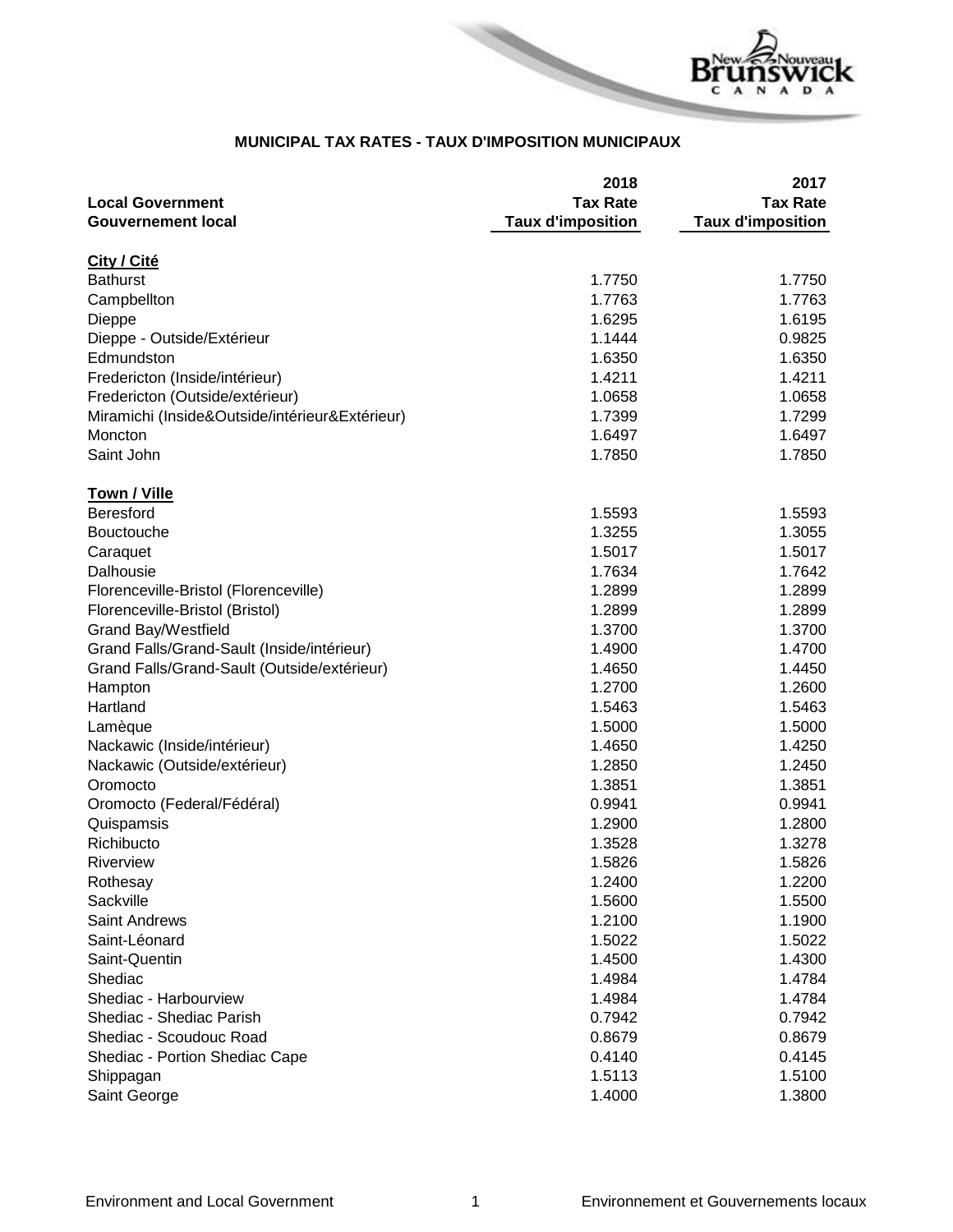## **MUNICIPAL TAX RATES - TAUX D'IMPOSITION MUNICIPAUX**

| <b>Tax Rate</b><br><b>Tax Rate</b><br><b>Local Government</b><br><b>Taux d'imposition</b><br><b>Taux d'imposition</b><br><b>Gouvernement local</b><br>1.5800<br>St. Stephen<br>1.5800<br><b>Sussex</b><br>1.2734<br>1.2606<br>Woodstock (Inside/intérieur)<br>1.4300<br>1.4300<br>Woodstock (Outside/extérieur)<br>1.3800<br>1.3800<br>Woodstock - West of TCH/Ouest de RT<br>1.3800<br>1.3800<br><b>Village</b><br>Alma<br>1.5224<br>1.5224<br>Aroostook<br>1.2100<br>1.2100<br>Atholville<br>1.4750<br>1.4609<br>Atholville - former LSD of Val D'Amours<br>1.2056<br>1.1767<br>Atholville - Former LSD of St. Arthur<br>1.3384<br>1.3090<br>$RC/CR*$<br><b>Baker Brook</b><br>1.5783<br>1.4291<br>1.4291<br><b>Balmoral</b><br>1.4495<br>1.4495<br><b>Bas-Caraquet</b><br><b>Bath</b><br>1.4600<br>1.4600<br>Belledune (Outside/extérieur)<br>0.9713<br>0.9713<br>1.1984<br>1.1984<br>Belledune (Inside/intérieur)<br><b>Bertrand</b><br>1.4380<br>1.4380<br><b>Blacks Harbour</b><br>1.5585<br>1.5585<br><b>Blackville</b><br>1.3639<br>1.3463<br>1.0673<br>1.0673<br>Cambridge-Narrows<br>1.3906<br>1.3814<br>Canterbury<br>Cap-Pelé<br>1.3200<br>1.3000<br>Centreville<br>1.3802<br>1.3476<br>Charlo<br>1.4506<br>1.4506<br>Chipman<br>1.3900<br>1.3600<br>Clair<br>$RC/CR*$<br>1.2382<br>Doaktown<br>1.4895<br>1.3850<br>1.5741<br>Dorchester<br>1.5727<br>1.1555<br>1.1455<br>Drummond (Outside/extérieur)<br>1.2649<br>1.2749<br>Drummond (Inside/intérieur)<br><b>Eel River Crossing</b><br>1.3200<br>1.3200<br>Eel River Crossing - Former Parish of Dalhousie<br>1.0455<br>1.0255<br>Eel River Crossing - Former LSD of Dalhousie Junction<br>1.2124<br>1.1924<br>Eel River Crossing - Former LSD of Dundee<br>1.2402<br>1.2202<br>Eel River Crossing - Former LSD of McLeods<br>1.2505<br>1.2305<br>Fredericton Junction<br>1.3292<br>1.3292<br>1.4531<br>1.4534<br>Gagetown<br><b>Grand Manan</b><br>1.1934<br>1.1721<br>Grand Manan (Parish)<br>0.7500<br>0.7500<br>1.4760<br>Grande-Anse<br>1.4760<br>1.3354<br>1.3354<br>Harvey<br>Hillsborough<br>1.3460<br>1.3460<br>Lac Baker (Lac Baker)<br>1.1228<br>1.1228 | 2018 | 2017 |
|-----------------------------------------------------------------------------------------------------------------------------------------------------------------------------------------------------------------------------------------------------------------------------------------------------------------------------------------------------------------------------------------------------------------------------------------------------------------------------------------------------------------------------------------------------------------------------------------------------------------------------------------------------------------------------------------------------------------------------------------------------------------------------------------------------------------------------------------------------------------------------------------------------------------------------------------------------------------------------------------------------------------------------------------------------------------------------------------------------------------------------------------------------------------------------------------------------------------------------------------------------------------------------------------------------------------------------------------------------------------------------------------------------------------------------------------------------------------------------------------------------------------------------------------------------------------------------------------------------------------------------------------------------------------------------------------------------------------------------------------------------------------------------------------------------------------------------------------------------------------------------------------------------------------------------------------------------------------------------------------------------------------------------------------------------------------------------------------------------------------------------------|------|------|
|                                                                                                                                                                                                                                                                                                                                                                                                                                                                                                                                                                                                                                                                                                                                                                                                                                                                                                                                                                                                                                                                                                                                                                                                                                                                                                                                                                                                                                                                                                                                                                                                                                                                                                                                                                                                                                                                                                                                                                                                                                                                                                                                   |      |      |
|                                                                                                                                                                                                                                                                                                                                                                                                                                                                                                                                                                                                                                                                                                                                                                                                                                                                                                                                                                                                                                                                                                                                                                                                                                                                                                                                                                                                                                                                                                                                                                                                                                                                                                                                                                                                                                                                                                                                                                                                                                                                                                                                   |      |      |
|                                                                                                                                                                                                                                                                                                                                                                                                                                                                                                                                                                                                                                                                                                                                                                                                                                                                                                                                                                                                                                                                                                                                                                                                                                                                                                                                                                                                                                                                                                                                                                                                                                                                                                                                                                                                                                                                                                                                                                                                                                                                                                                                   |      |      |
|                                                                                                                                                                                                                                                                                                                                                                                                                                                                                                                                                                                                                                                                                                                                                                                                                                                                                                                                                                                                                                                                                                                                                                                                                                                                                                                                                                                                                                                                                                                                                                                                                                                                                                                                                                                                                                                                                                                                                                                                                                                                                                                                   |      |      |
|                                                                                                                                                                                                                                                                                                                                                                                                                                                                                                                                                                                                                                                                                                                                                                                                                                                                                                                                                                                                                                                                                                                                                                                                                                                                                                                                                                                                                                                                                                                                                                                                                                                                                                                                                                                                                                                                                                                                                                                                                                                                                                                                   |      |      |
|                                                                                                                                                                                                                                                                                                                                                                                                                                                                                                                                                                                                                                                                                                                                                                                                                                                                                                                                                                                                                                                                                                                                                                                                                                                                                                                                                                                                                                                                                                                                                                                                                                                                                                                                                                                                                                                                                                                                                                                                                                                                                                                                   |      |      |
|                                                                                                                                                                                                                                                                                                                                                                                                                                                                                                                                                                                                                                                                                                                                                                                                                                                                                                                                                                                                                                                                                                                                                                                                                                                                                                                                                                                                                                                                                                                                                                                                                                                                                                                                                                                                                                                                                                                                                                                                                                                                                                                                   |      |      |
|                                                                                                                                                                                                                                                                                                                                                                                                                                                                                                                                                                                                                                                                                                                                                                                                                                                                                                                                                                                                                                                                                                                                                                                                                                                                                                                                                                                                                                                                                                                                                                                                                                                                                                                                                                                                                                                                                                                                                                                                                                                                                                                                   |      |      |
|                                                                                                                                                                                                                                                                                                                                                                                                                                                                                                                                                                                                                                                                                                                                                                                                                                                                                                                                                                                                                                                                                                                                                                                                                                                                                                                                                                                                                                                                                                                                                                                                                                                                                                                                                                                                                                                                                                                                                                                                                                                                                                                                   |      |      |
|                                                                                                                                                                                                                                                                                                                                                                                                                                                                                                                                                                                                                                                                                                                                                                                                                                                                                                                                                                                                                                                                                                                                                                                                                                                                                                                                                                                                                                                                                                                                                                                                                                                                                                                                                                                                                                                                                                                                                                                                                                                                                                                                   |      |      |
|                                                                                                                                                                                                                                                                                                                                                                                                                                                                                                                                                                                                                                                                                                                                                                                                                                                                                                                                                                                                                                                                                                                                                                                                                                                                                                                                                                                                                                                                                                                                                                                                                                                                                                                                                                                                                                                                                                                                                                                                                                                                                                                                   |      |      |
|                                                                                                                                                                                                                                                                                                                                                                                                                                                                                                                                                                                                                                                                                                                                                                                                                                                                                                                                                                                                                                                                                                                                                                                                                                                                                                                                                                                                                                                                                                                                                                                                                                                                                                                                                                                                                                                                                                                                                                                                                                                                                                                                   |      |      |
|                                                                                                                                                                                                                                                                                                                                                                                                                                                                                                                                                                                                                                                                                                                                                                                                                                                                                                                                                                                                                                                                                                                                                                                                                                                                                                                                                                                                                                                                                                                                                                                                                                                                                                                                                                                                                                                                                                                                                                                                                                                                                                                                   |      |      |
|                                                                                                                                                                                                                                                                                                                                                                                                                                                                                                                                                                                                                                                                                                                                                                                                                                                                                                                                                                                                                                                                                                                                                                                                                                                                                                                                                                                                                                                                                                                                                                                                                                                                                                                                                                                                                                                                                                                                                                                                                                                                                                                                   |      |      |
|                                                                                                                                                                                                                                                                                                                                                                                                                                                                                                                                                                                                                                                                                                                                                                                                                                                                                                                                                                                                                                                                                                                                                                                                                                                                                                                                                                                                                                                                                                                                                                                                                                                                                                                                                                                                                                                                                                                                                                                                                                                                                                                                   |      |      |
|                                                                                                                                                                                                                                                                                                                                                                                                                                                                                                                                                                                                                                                                                                                                                                                                                                                                                                                                                                                                                                                                                                                                                                                                                                                                                                                                                                                                                                                                                                                                                                                                                                                                                                                                                                                                                                                                                                                                                                                                                                                                                                                                   |      |      |
|                                                                                                                                                                                                                                                                                                                                                                                                                                                                                                                                                                                                                                                                                                                                                                                                                                                                                                                                                                                                                                                                                                                                                                                                                                                                                                                                                                                                                                                                                                                                                                                                                                                                                                                                                                                                                                                                                                                                                                                                                                                                                                                                   |      |      |
|                                                                                                                                                                                                                                                                                                                                                                                                                                                                                                                                                                                                                                                                                                                                                                                                                                                                                                                                                                                                                                                                                                                                                                                                                                                                                                                                                                                                                                                                                                                                                                                                                                                                                                                                                                                                                                                                                                                                                                                                                                                                                                                                   |      |      |
|                                                                                                                                                                                                                                                                                                                                                                                                                                                                                                                                                                                                                                                                                                                                                                                                                                                                                                                                                                                                                                                                                                                                                                                                                                                                                                                                                                                                                                                                                                                                                                                                                                                                                                                                                                                                                                                                                                                                                                                                                                                                                                                                   |      |      |
|                                                                                                                                                                                                                                                                                                                                                                                                                                                                                                                                                                                                                                                                                                                                                                                                                                                                                                                                                                                                                                                                                                                                                                                                                                                                                                                                                                                                                                                                                                                                                                                                                                                                                                                                                                                                                                                                                                                                                                                                                                                                                                                                   |      |      |
|                                                                                                                                                                                                                                                                                                                                                                                                                                                                                                                                                                                                                                                                                                                                                                                                                                                                                                                                                                                                                                                                                                                                                                                                                                                                                                                                                                                                                                                                                                                                                                                                                                                                                                                                                                                                                                                                                                                                                                                                                                                                                                                                   |      |      |
|                                                                                                                                                                                                                                                                                                                                                                                                                                                                                                                                                                                                                                                                                                                                                                                                                                                                                                                                                                                                                                                                                                                                                                                                                                                                                                                                                                                                                                                                                                                                                                                                                                                                                                                                                                                                                                                                                                                                                                                                                                                                                                                                   |      |      |
|                                                                                                                                                                                                                                                                                                                                                                                                                                                                                                                                                                                                                                                                                                                                                                                                                                                                                                                                                                                                                                                                                                                                                                                                                                                                                                                                                                                                                                                                                                                                                                                                                                                                                                                                                                                                                                                                                                                                                                                                                                                                                                                                   |      |      |
|                                                                                                                                                                                                                                                                                                                                                                                                                                                                                                                                                                                                                                                                                                                                                                                                                                                                                                                                                                                                                                                                                                                                                                                                                                                                                                                                                                                                                                                                                                                                                                                                                                                                                                                                                                                                                                                                                                                                                                                                                                                                                                                                   |      |      |
|                                                                                                                                                                                                                                                                                                                                                                                                                                                                                                                                                                                                                                                                                                                                                                                                                                                                                                                                                                                                                                                                                                                                                                                                                                                                                                                                                                                                                                                                                                                                                                                                                                                                                                                                                                                                                                                                                                                                                                                                                                                                                                                                   |      |      |
|                                                                                                                                                                                                                                                                                                                                                                                                                                                                                                                                                                                                                                                                                                                                                                                                                                                                                                                                                                                                                                                                                                                                                                                                                                                                                                                                                                                                                                                                                                                                                                                                                                                                                                                                                                                                                                                                                                                                                                                                                                                                                                                                   |      |      |
|                                                                                                                                                                                                                                                                                                                                                                                                                                                                                                                                                                                                                                                                                                                                                                                                                                                                                                                                                                                                                                                                                                                                                                                                                                                                                                                                                                                                                                                                                                                                                                                                                                                                                                                                                                                                                                                                                                                                                                                                                                                                                                                                   |      |      |
|                                                                                                                                                                                                                                                                                                                                                                                                                                                                                                                                                                                                                                                                                                                                                                                                                                                                                                                                                                                                                                                                                                                                                                                                                                                                                                                                                                                                                                                                                                                                                                                                                                                                                                                                                                                                                                                                                                                                                                                                                                                                                                                                   |      |      |
|                                                                                                                                                                                                                                                                                                                                                                                                                                                                                                                                                                                                                                                                                                                                                                                                                                                                                                                                                                                                                                                                                                                                                                                                                                                                                                                                                                                                                                                                                                                                                                                                                                                                                                                                                                                                                                                                                                                                                                                                                                                                                                                                   |      |      |
|                                                                                                                                                                                                                                                                                                                                                                                                                                                                                                                                                                                                                                                                                                                                                                                                                                                                                                                                                                                                                                                                                                                                                                                                                                                                                                                                                                                                                                                                                                                                                                                                                                                                                                                                                                                                                                                                                                                                                                                                                                                                                                                                   |      |      |
|                                                                                                                                                                                                                                                                                                                                                                                                                                                                                                                                                                                                                                                                                                                                                                                                                                                                                                                                                                                                                                                                                                                                                                                                                                                                                                                                                                                                                                                                                                                                                                                                                                                                                                                                                                                                                                                                                                                                                                                                                                                                                                                                   |      |      |
|                                                                                                                                                                                                                                                                                                                                                                                                                                                                                                                                                                                                                                                                                                                                                                                                                                                                                                                                                                                                                                                                                                                                                                                                                                                                                                                                                                                                                                                                                                                                                                                                                                                                                                                                                                                                                                                                                                                                                                                                                                                                                                                                   |      |      |
|                                                                                                                                                                                                                                                                                                                                                                                                                                                                                                                                                                                                                                                                                                                                                                                                                                                                                                                                                                                                                                                                                                                                                                                                                                                                                                                                                                                                                                                                                                                                                                                                                                                                                                                                                                                                                                                                                                                                                                                                                                                                                                                                   |      |      |
|                                                                                                                                                                                                                                                                                                                                                                                                                                                                                                                                                                                                                                                                                                                                                                                                                                                                                                                                                                                                                                                                                                                                                                                                                                                                                                                                                                                                                                                                                                                                                                                                                                                                                                                                                                                                                                                                                                                                                                                                                                                                                                                                   |      |      |
|                                                                                                                                                                                                                                                                                                                                                                                                                                                                                                                                                                                                                                                                                                                                                                                                                                                                                                                                                                                                                                                                                                                                                                                                                                                                                                                                                                                                                                                                                                                                                                                                                                                                                                                                                                                                                                                                                                                                                                                                                                                                                                                                   |      |      |
|                                                                                                                                                                                                                                                                                                                                                                                                                                                                                                                                                                                                                                                                                                                                                                                                                                                                                                                                                                                                                                                                                                                                                                                                                                                                                                                                                                                                                                                                                                                                                                                                                                                                                                                                                                                                                                                                                                                                                                                                                                                                                                                                   |      |      |
|                                                                                                                                                                                                                                                                                                                                                                                                                                                                                                                                                                                                                                                                                                                                                                                                                                                                                                                                                                                                                                                                                                                                                                                                                                                                                                                                                                                                                                                                                                                                                                                                                                                                                                                                                                                                                                                                                                                                                                                                                                                                                                                                   |      |      |
|                                                                                                                                                                                                                                                                                                                                                                                                                                                                                                                                                                                                                                                                                                                                                                                                                                                                                                                                                                                                                                                                                                                                                                                                                                                                                                                                                                                                                                                                                                                                                                                                                                                                                                                                                                                                                                                                                                                                                                                                                                                                                                                                   |      |      |
|                                                                                                                                                                                                                                                                                                                                                                                                                                                                                                                                                                                                                                                                                                                                                                                                                                                                                                                                                                                                                                                                                                                                                                                                                                                                                                                                                                                                                                                                                                                                                                                                                                                                                                                                                                                                                                                                                                                                                                                                                                                                                                                                   |      |      |
|                                                                                                                                                                                                                                                                                                                                                                                                                                                                                                                                                                                                                                                                                                                                                                                                                                                                                                                                                                                                                                                                                                                                                                                                                                                                                                                                                                                                                                                                                                                                                                                                                                                                                                                                                                                                                                                                                                                                                                                                                                                                                                                                   |      |      |
|                                                                                                                                                                                                                                                                                                                                                                                                                                                                                                                                                                                                                                                                                                                                                                                                                                                                                                                                                                                                                                                                                                                                                                                                                                                                                                                                                                                                                                                                                                                                                                                                                                                                                                                                                                                                                                                                                                                                                                                                                                                                                                                                   |      |      |
|                                                                                                                                                                                                                                                                                                                                                                                                                                                                                                                                                                                                                                                                                                                                                                                                                                                                                                                                                                                                                                                                                                                                                                                                                                                                                                                                                                                                                                                                                                                                                                                                                                                                                                                                                                                                                                                                                                                                                                                                                                                                                                                                   |      |      |
|                                                                                                                                                                                                                                                                                                                                                                                                                                                                                                                                                                                                                                                                                                                                                                                                                                                                                                                                                                                                                                                                                                                                                                                                                                                                                                                                                                                                                                                                                                                                                                                                                                                                                                                                                                                                                                                                                                                                                                                                                                                                                                                                   |      |      |
|                                                                                                                                                                                                                                                                                                                                                                                                                                                                                                                                                                                                                                                                                                                                                                                                                                                                                                                                                                                                                                                                                                                                                                                                                                                                                                                                                                                                                                                                                                                                                                                                                                                                                                                                                                                                                                                                                                                                                                                                                                                                                                                                   |      |      |
|                                                                                                                                                                                                                                                                                                                                                                                                                                                                                                                                                                                                                                                                                                                                                                                                                                                                                                                                                                                                                                                                                                                                                                                                                                                                                                                                                                                                                                                                                                                                                                                                                                                                                                                                                                                                                                                                                                                                                                                                                                                                                                                                   |      |      |
|                                                                                                                                                                                                                                                                                                                                                                                                                                                                                                                                                                                                                                                                                                                                                                                                                                                                                                                                                                                                                                                                                                                                                                                                                                                                                                                                                                                                                                                                                                                                                                                                                                                                                                                                                                                                                                                                                                                                                                                                                                                                                                                                   |      |      |
|                                                                                                                                                                                                                                                                                                                                                                                                                                                                                                                                                                                                                                                                                                                                                                                                                                                                                                                                                                                                                                                                                                                                                                                                                                                                                                                                                                                                                                                                                                                                                                                                                                                                                                                                                                                                                                                                                                                                                                                                                                                                                                                                   |      |      |
|                                                                                                                                                                                                                                                                                                                                                                                                                                                                                                                                                                                                                                                                                                                                                                                                                                                                                                                                                                                                                                                                                                                                                                                                                                                                                                                                                                                                                                                                                                                                                                                                                                                                                                                                                                                                                                                                                                                                                                                                                                                                                                                                   |      |      |